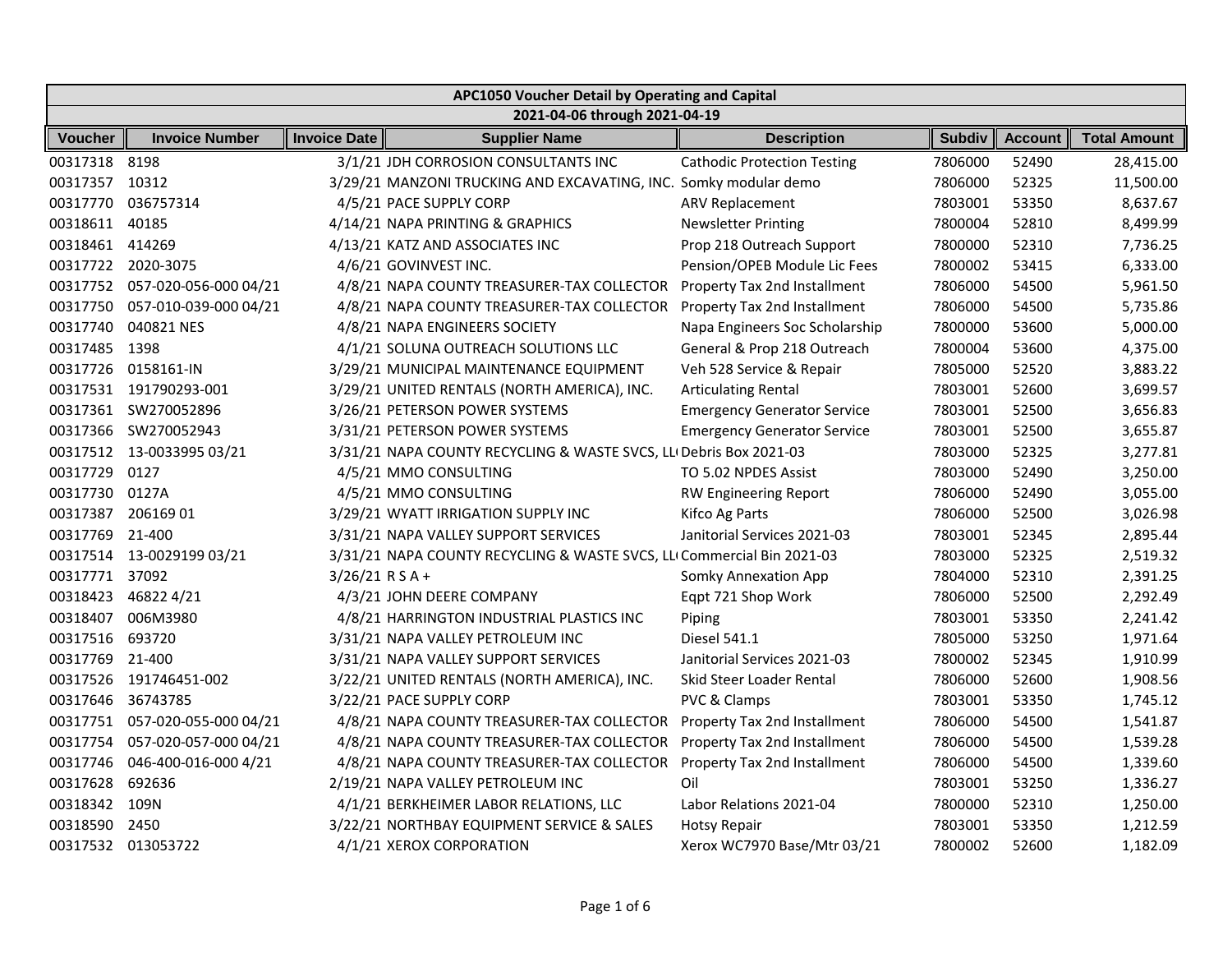| APC1050 Voucher Detail by Operating and Capital |                            |                     |                                                                        |                                 |               |                |                     |
|-------------------------------------------------|----------------------------|---------------------|------------------------------------------------------------------------|---------------------------------|---------------|----------------|---------------------|
| 2021-04-06 through 2021-04-19                   |                            |                     |                                                                        |                                 |               |                |                     |
| Voucher                                         | <b>Invoice Number</b>      | <b>Invoice Date</b> | <b>Supplier Name</b>                                                   | <b>Description</b>              | <b>Subdiv</b> | <b>Account</b> | <b>Total Amount</b> |
| 00318385                                        | 9838924950                 |                     | 3/16/21 GRAINGER INDUSTRIAL                                            | <b>Hot Switch</b>               | 7803001       | 53400          | 1,133.86            |
| 00317718                                        | 0196924                    |                     | 4/2/21 CAROLLO ENGINEERS                                               | <b>SSC Rate Study</b>           | 7800000       | 52310          | 1,043.00            |
| 00317769                                        | 21-400                     |                     | 3/31/21 NAPA VALLEY SUPPORT SERVICES                                   | Janitorial Services 2021-03     | 7805000       | 52345          | 984.45              |
| 00318578                                        | 1503-53300                 |                     | 4/8/21 FASTSIGNS                                                       | <b>Facility Signs</b>           | 7803001       | 52505          | 963.09              |
| 00317578                                        | 56536                      |                     | 3/19/21 GENERAL EQUIPMENT MAINTENANCE LLC                              | Veh 714B Full Svc               | 7805000       | 52520          | 927.04              |
| 00317481                                        | 2302                       |                     | 2/25/21 NORTHBAY EQUIPMENT SERVICE & SALES                             | Degreaser                       | 7805000       | 53340          | 885.81              |
| 00317324                                        | 9769382                    |                     | 3/23/21 CDW GOVERNMENT INC                                             | <b>Cradlepoint Subscription</b> | 7806000       | 53410          | 864.00              |
| 00318587                                        | 6085                       |                     | 4/9/21 KR DESIGN & FABRICATION                                         | <b>Chemical Pump Parts</b>      | 7803001       | 53350          | 862.00              |
| 00317748                                        | 057-010-038-000 04/21      |                     | 4/8/21 NAPA COUNTY TREASURER-TAX COLLECTOR                             | Property Tax 2nd Installment    | 7806000       | 54500          | 812.47              |
| 00031960                                        | Napa San Un dues pd 04,    |                     | 4/14/21 TEAMSTERS LOCAL 315                                            | Z08 Npa San Un dues             | 7800002       | 21415          | 760.00              |
| 00317736                                        | 60001144 03/21             |                     | 3/28/21 NAPA VALLEY PUBLISHING                                         | Ord 112 Public Notice           | 7800000       | 52830          | 718.43              |
| 00317551 14792                                  |                            |                     | 4/2/21 BANSHEE NETWORKS, INC.                                          | SCADA Hardware Maint 2021-04    | 7803001       | 52490          | 700.00              |
| 00318403                                        | 006M3945                   |                     | 4/7/21 HARRINGTON INDUSTRIAL PLASTICS INC                              | Pipe Clamps                     | 7803001       | 53350          | 666.31              |
| 00317523                                        | 61383                      |                     | 3/31/21 QUINLAN'S TIRE SERVICE INC                                     | <b>Eqpmnt Tire Replacement</b>  | 7806000       | 52500          | 643.03              |
|                                                 | 00318512 8425117878-004/21 |                     | 4/8/21 PACIFIC GAS & ELECTRIC CO                                       | <b>COGEN Gas 2021-03</b>        | 7803000       | 53200          | 639.97              |
| 00318409                                        | 006M4007                   |                     | 4/9/21 HARRINGTON INDUSTRIAL PLASTICS INC                              | Piping                          | 7803001       | 53350          | 639.81              |
|                                                 | 00317513 13-0044568 03/21  |                     | 3/31/21 NAPA COUNTY RECYCLING & WASTE SVCS, LLI Commercial Bin 2021-03 |                                 | 7805000       | 52325          | 629.83              |
| 00318516                                        | 036783491                  |                     | 4/7/21 PACE SUPPLY CORP                                                | <b>Pipe Fittings</b>            | 7803001       | 53350          | 611.08              |
| 00317533                                        | 013053726095041750         |                     | 4/1/21 XEROX CORPORATION                                               | Xerox W7845PT Base Chg 03/21    | 7803000       | 52600          | 583.70              |
| 00317585                                        | 0158316-IN                 |                     | 4/2/21 MUNICIPAL MAINTENANCE EQUIPMENT                                 | Leader Hose                     | 7805000       | 53350          | 570.89              |
| 00317642                                        | 036760015                  |                     | 3/29/21 PACE SUPPLY CORP                                               | <b>Piping Parts</b>             | 7803001       | 53350          | 554.16              |
| 00317560                                        | 9847676526                 |                     | 3/24/21 GRAINGER INDUSTRIAL                                            | <b>Eyewash Station</b>          | 7803001       | 53320          | 529.98              |
| 00318616                                        | 821711                     |                     | 4/5/21 SYAR INDUSTRIES INC                                             | <b>Street Asphalt</b>           | 7805000       | 53360          | 505.73              |
|                                                 | 00317540 013053723         |                     | 4/1/21 XEROX CORPORATION                                               | Xerox W7845PT Base Chg 03/21    | 7804000       | 52600          | 502.83              |
| 00317353                                        | 959837814                  |                     | 4/1/21 KONE, INC                                                       | Elevator Maint 2021-04          | 7803001       | 52500          | 495.00              |
| 00318397                                        | 808724                     |                     | 3/31/21 HUNT & SONS, INC                                               | Diesel 132.51                   | 7805000       | 53250          | 482.50              |
| 00318613                                        | 036783851                  |                     | 4/12/21 PACE SUPPLY CORP                                               | Flange                          | 7803000       | 53350          | 434.46              |
| 00317776                                        | WEFMEM2021JB               |                     | 3/23/21 WATER EDUCATION FOUNDATION                                     | 2021 Contribution/Membership    | 7800005       | 53120          | 428.95              |
| 00317516                                        | 693720                     |                     | 3/31/21 NAPA VALLEY PETROLEUM INC                                      | Unleaded 119.                   | 7805000       | 53250          | 420.71              |
| 00318344                                        | 72336                      |                     | 4/12/21 BMS TECHNOLOGIES                                               | What Not To Flush Ad            | 7800004       | 52810          | 418.25              |
| 00318608                                        | 00036099 03/21             |                     | 3/30/21 NAPA VALLEY PUBLISHING                                         | NV Register 1Yr Subscptn        | 7800002       | 53115          | 395.99              |
| 00318571                                        | 041621 JF Reg              |                     | 4/16/21 CALIFORNIA WATER ENVIRONMENT ASSOCIA CWEA Virtual Conf Reg JD  |                                 | 7803001       | 52900          | 395.00              |
| 00317654                                        | 799787                     |                     | 3/30/21 POWER INDUSTRIES                                               | <b>Adaptor &amp; Fitting</b>    | 7803001       | 53350          | 393.01              |
| 00317743                                        | 2411                       |                     | 3/22/21 NORTHBAY EQUIPMENT SERVICE & SALES                             | <b>IPS Repair</b>               | 7803001       | 53350          | 390.00              |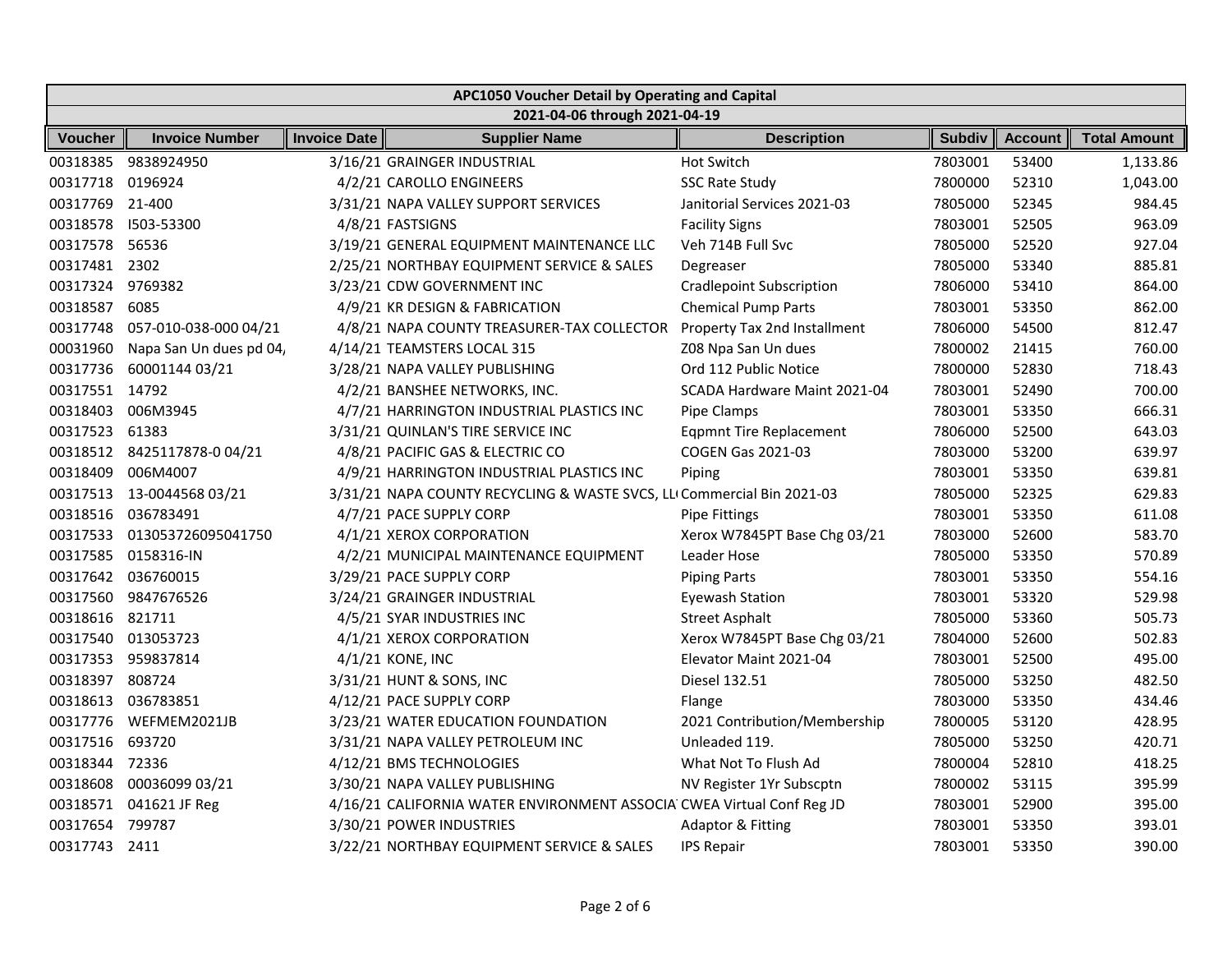| APC1050 Voucher Detail by Operating and Capital |                                  |                     |                                                                      |                              |               |                |                     |  |  |
|-------------------------------------------------|----------------------------------|---------------------|----------------------------------------------------------------------|------------------------------|---------------|----------------|---------------------|--|--|
|                                                 | 2021-04-06 through 2021-04-19    |                     |                                                                      |                              |               |                |                     |  |  |
| <b>Voucher</b>                                  | <b>Invoice Number</b>            | <b>Invoice Date</b> | <b>Supplier Name</b>                                                 | <b>Description</b>           | <b>Subdiv</b> | <b>Account</b> | <b>Total Amount</b> |  |  |
|                                                 | 00318566 4-15-26405              | $4/3/21$ A & T      |                                                                      | <b>Golf Service</b>          | 7803000       | 52520          | 386.62              |  |  |
| 00318573 1741615                                |                                  |                     | 4/12/21 CENTRAL VALLEY BUILDERS                                      | Mark 4 Zon                   | 7803001       | 52505          | 367.44              |  |  |
|                                                 | 00317639 036743785-1             |                     | 3/30/21 PACE SUPPLY CORP                                             | Channel Clamp                | 7803001       | 53350          | 364.09              |  |  |
|                                                 | 00318400 006M3979                |                     | 4/8/21 HARRINGTON INDUSTRIAL PLASTICS INC                            | Valves                       | 7803001       | 53350          | 363.01              |  |  |
| 00317347 0416738                                |                                  |                     | 3/31/21 CULLIGAN/US FILTER                                           | Drinking water               | 7800002       | 53100          | 360.10              |  |  |
|                                                 | 00317542 013053727               |                     | 4/1/21 XEROX CORPORATION                                             | Xerox W7225P Base/Mtr 03/21  | 7805000       | 52600          | 356.13              |  |  |
|                                                 | 00317529 192141622-001           |                     | 3/29/21 UNITED RENTALS (NORTH AMERICA), INC.                         | Backhoe Breaker              | 7806000       | 52600          | 318.73              |  |  |
| 00318387                                        | 9858902456                       |                     | 4/5/21 GRAINGER INDUSTRIAL                                           | Absorbent Roll               | 7803001       | 53400          | 313.68              |  |  |
| 00317416 24036                                  |                                  |                     | 3/30/21 ALCO PROFESSIONAL SUPPLIES                                   | Face Mask, Black             | 7803001       | 53320          | 258.51              |  |  |
| 00318620 13156                                  |                                  |                     | 4/12/21 AQUATOX, INC                                                 | Pimephales                   | 7803002       | 53315          | 250.00              |  |  |
|                                                 | 00318412 3082429362              |                     | 4/6/21 IDEXX DISTRIBUTION INC                                        | Micro                        | 7803002       | 53315          | 249.80              |  |  |
| 00317516 693720                                 |                                  |                     | 3/31/21 NAPA VALLEY PETROLEUM INC                                    | Diesel 65.9                  | 7803000       | 53250          | 246.44              |  |  |
| 00317516 693720                                 |                                  |                     | 3/31/21 NAPA VALLEY PETROLEUM INC                                    | Unleaded 69.7                | 7804000       | 53250          | 246.08              |  |  |
|                                                 | 00317655 900881043               |                     | 3/31/21 SUEZ WTS SERVICES USA, INC.                                  | <b>Filters</b>               | 7803002       | 53315          | 242.44              |  |  |
|                                                 | 00317583 0158024-IN              |                     | 3/24/21 MUNICIPAL MAINTENANCE EQUIPMENT                              | Vaccon Ejector Repair        | 7805000       | 52520          | 239.65              |  |  |
| 00317767 775123                                 |                                  |                     | 4/6/21 NAPA AUTO PARTS NAPA LOCATION                                 | Veh 183 Jumper Cables        | 7805000       | 52520          | 236.41              |  |  |
| 00318343 5579209                                |                                  |                     | 4/9/21 BEARING ENGINEERING                                           | Sprocket                     | 7806000       | 52500          | 228.73              |  |  |
| 00318606 142798                                 |                                  |                     | 4/8/21 NAPA FORD LINCOLN MERCURY                                     | Veh 183 Replace Fuel Filter  | 7805000       | 52520          | 222.29              |  |  |
| 00318579 56601                                  |                                  |                     | 4/9/21 GENERAL EQUIPMENT MAINTENANCE LLC                             | Veh 513 Bit Inspection       | 7803000       | 52520          | 217.50              |  |  |
| 00317516                                        | 693720                           |                     | 3/31/21 NAPA VALLEY PETROLEUM INC                                    | Unleaded 60.1                | 7806000       | 53250          | 213.22              |  |  |
|                                                 | 00318518 036778798               |                     | 4/6/21 PACE SUPPLY CORP                                              | Gate Valve                   | 7806000       | 53350          | 209.01              |  |  |
|                                                 | 00031955 P.Kiser #10907 pd 04/16 |                     | 4/14/21 STATE OF CALIF FRANCHISE TAX BOARD                           | Z08 wage garnishment         | 7800002       | 21405          | 200.00              |  |  |
|                                                 | 00317420 4077 555 5 03/21        | 3/23/21 AT&T        |                                                                      | ATT 259-1998 2021-03         | 7800002       | 52800          | 194.27              |  |  |
| 00317420                                        | 4077 555 5 03/21                 | 3/23/21 AT&T        |                                                                      | ATT 255-5654 2021-03         | 7800002       | 52800          | 192.55              |  |  |
| 00317445                                        | 3386103/21                       |                     | 3/23/21 CALIFORNIA WATER ENVIRONMENT ASSOCIA CWEA Membership Rnwl CM |                              | 7803000       | 53120          | 192.00              |  |  |
|                                                 | 00317781 25715 JP 4/21           |                     | 4/1/21 CALIFORNIA WATER ENVIRONMENT ASSOCIA CWEA Membership Rnwl JP  |                              | 7803000       | 53120          | 192.00              |  |  |
|                                                 | 00318533 44123 JF 02/21          |                     | 2/17/21 CALIFORNIA WATER ENVIRONMENT ASSOCIA CWEA Membership Rnwl JF |                              | 7803001       | 53120          | 192.00              |  |  |
| 00317556                                        | 42854603/21                      |                     | 3/23/21 CALIFORNIA WATER ENVIRONMENT ASSOCIA CWEA Membership Rnwl NP |                              | 7805000       | 53120          | 192.00              |  |  |
|                                                 | 00317558 11370 04/21             |                     | 4/1/21 CALIFORNIA WATER ENVIRONMENT ASSOCIA CWEA Membership Rnwl PK  |                              | 7805000       | 53120          | 192.00              |  |  |
| 00317420                                        | 4077 555 5 03/21                 | 3/23/21 AT&T        |                                                                      | ATT 258-8027 2021-03         | 7800002       | 52800          | 190.82              |  |  |
| 00317516                                        | 693720                           |                     | 3/31/21 NAPA VALLEY PETROLEUM INC                                    | Diesel 49.3                  | 7806000       | 53250          | 183.24              |  |  |
| 00317467                                        | 040121 JP                        |                     | 4/6/21 JOHN PIRONDINI                                                | Internet Reimb 01-03/21 JP   | 7803000       | 52800          | 180.00              |  |  |
| 00317479                                        | 040121 DM                        |                     | 4/6/21 DUSTY JOE MAYNARD                                             | Internet Reimb 01-03/21 DM   | 7803000       | 52800          | 180.00              |  |  |
| 00317736                                        | 60001144 03/21                   |                     | 3/28/21 NAPA VALLEY PUBLISHING                                       | Coll Sys Worker In Trng I Ad | 7800002       | 52830          | 177.20              |  |  |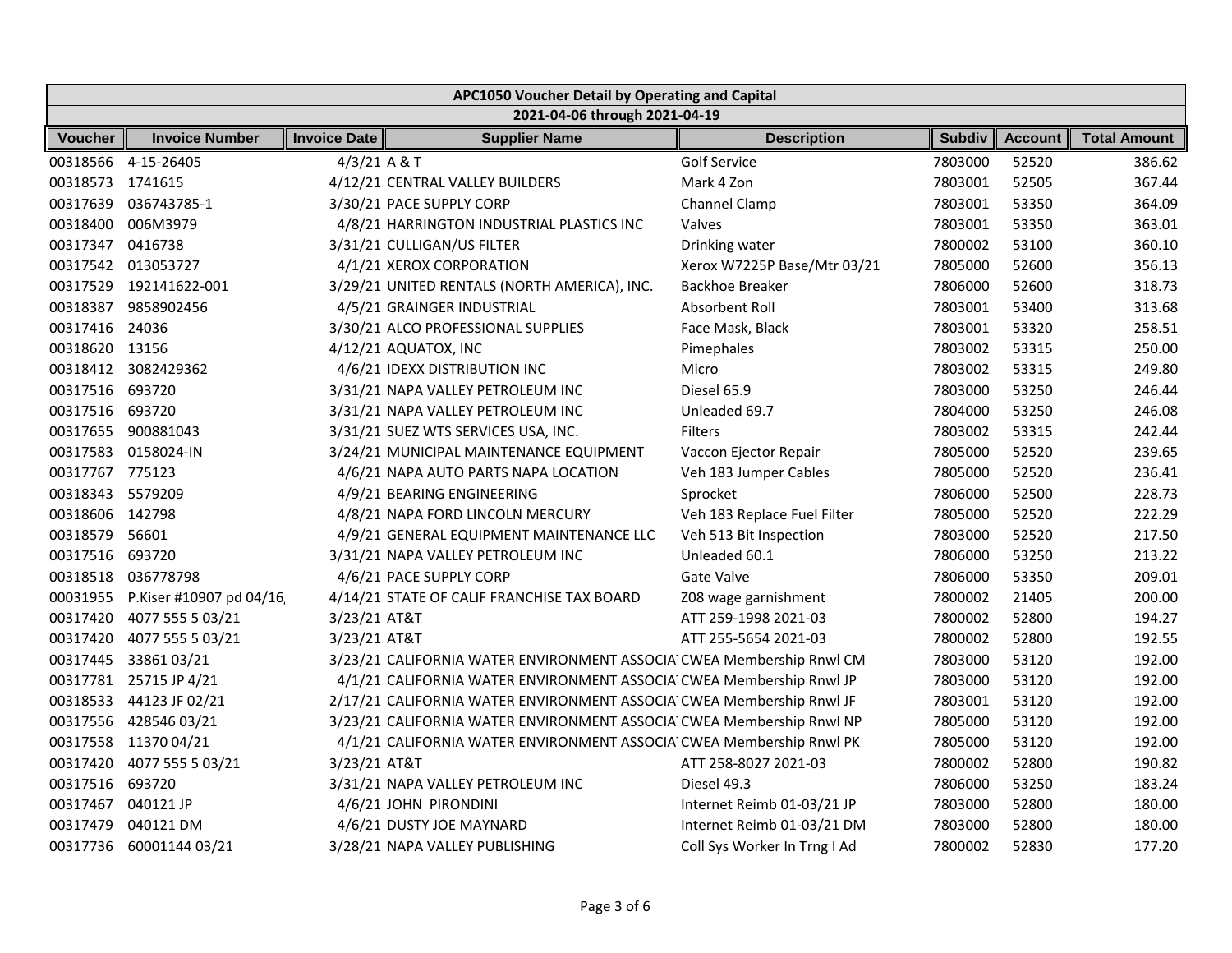|                   | APC1050 Voucher Detail by Operating and Capital |                     |                                              |                                    |               |                |                     |  |  |
|-------------------|-------------------------------------------------|---------------------|----------------------------------------------|------------------------------------|---------------|----------------|---------------------|--|--|
|                   | 2021-04-06 through 2021-04-19                   |                     |                                              |                                    |               |                |                     |  |  |
| Voucher           | <b>Invoice Number</b>                           | <b>Invoice Date</b> | <b>Supplier Name</b>                         | <b>Description</b>                 | <b>Subdiv</b> | <b>Account</b> | <b>Total Amount</b> |  |  |
| 00317719          | 6707                                            |                     | 3/23/21 CROWN HILL STONE SUPPLY, LLC         | Ready Mix Concrete                 | 7806000       | 53350          | 171.32              |  |  |
| 00317420          | 4077 555 5 03/21                                | 3/23/21 AT&T        |                                              | ATT 265-0398 2021-03               | 7800002       | 52800          | 169.44              |  |  |
| 00317420          | 4077 555 5 03/21                                | 3/23/21 AT&T        |                                              | ATT 254-9105 2021-03               | 7800002       | 52800          | 167.57              |  |  |
|                   | 00317720 7-326-59662                            |                     | 4/2/21 FED EX                                | Shipping Chrg - Hach Svc Ctr       | 7803000       | 53350          | 165.88              |  |  |
| 00318484 775583   |                                                 |                     | 4/8/21 NAPA AUTO PARTS NAPA LOCATION         | Veh 164B Battery                   | 7805000       | 52520          | 163.69              |  |  |
|                   | 00318535 041521 SC                              |                     | 4/15/21 STEVEN CHAVIS                        | Operator Cert Rnwl Reimb SC        | 7803000       | 53120          | 150.00              |  |  |
| 00318378 9810575  |                                                 |                     | 4/8/21 FISHER SCIENTIFIC CO LLC              | Chemicals                          | 7803002       | 53115          | 143.34              |  |  |
| 00317339 W452249  |                                                 |                     | 4/1/21 COLE SUPPLY COMPANY                   | Liner                              | 7800002       | 53330          | 135.67              |  |  |
| 00317631 140938   |                                                 |                     | 3/23/21 NAPA FORD LINCOLN MERCURY            | Veh 180B Air Bag Chk               | 7805000       | 52520          | 133.28              |  |  |
| 00318575 1747187  |                                                 |                     | 4/15/21 CENTRAL VALLEY BUILDERS              | Zon Gun Timer                      | 7803001       | 52505          | 128.18              |  |  |
|                   | 00317510 1U255734                               |                     | 3/30/21 HORIZON DISTRIBUTORS, INC.           | <b>Recycled Wtr Maint Supplies</b> | 7806000       | 53350          | 127.61              |  |  |
| 00317516 693720   |                                                 |                     | 3/31/21 NAPA VALLEY PETROLEUM INC            | Unleaded 35.7                      | 7803002       | 53250          | 127.21              |  |  |
| 00317544 1329     |                                                 |                     | 4/1/21 ALL AMERICAN MAIL CENTER              | <b>Mallory Safety Supplies</b>     | 7800003       | 52490          | 124.86              |  |  |
|                   | 00317758 057-070-001-000 04/21                  |                     | 4/8/21 NAPA COUNTY TREASURER-TAX COLLECTOR   | Property Tax 2nd Installment       | 7806000       | 54500          | 119.06              |  |  |
|                   | 00317563 9844345281                             |                     | 3/22/21 GRAINGER INDUSTRIAL                  | Rain Jacket                        | 7805000       | 53320          | 114.95              |  |  |
| 00317343 0418731  |                                                 |                     | 3/31/21 CULLIGAN/US FILTER                   | Water Cooler Rental 2021-04        | 7803000       | 52600          | 107.00              |  |  |
| 00317765 3106     |                                                 |                     | 4/7/21 NAPA VALLEY DRUG & ALCOHOL TESTING    | <b>Random Drug Testing</b>         | 7800002       | 52220          | 100.00              |  |  |
|                   | 00318619 192745981-001                          |                     | 4/14/21 UNITED RENTALS (NORTH AMERICA), INC. | Blade, Msnry Gen Pump              | 7805000       | 53400          | 99.12               |  |  |
| 00317516 693720   |                                                 |                     | 3/31/21 NAPA VALLEY PETROLEUM INC            | Unleaded 28.2                      | 7803000       | 53250          | 98.74               |  |  |
|                   | 00317535 013053720                              |                     | 4/1/21 XEROX CORPORATION                     | Xerox WC3655X Base/Mtr 03/21       | 7803002       | 52600          | 93.14               |  |  |
| 00317343 0418731  |                                                 |                     | 3/31/21 CULLIGAN/US FILTER                   | Water Cooler Rental 2021-04        | 7800002       | 52600          | 88.00               |  |  |
| 00318609          | 69684                                           |                     | 4/7/21 SPECIAL DIST RISK MANAGEMENT AUTH     | Liability Package Rec Wtr          | 7800005       | 52705          | 87.68               |  |  |
| 00318576 00371844 |                                                 |                     | 4/8/21 DORINGER COLD SAWS, INC.              | Electrical                         | 7803001       | 53350          | 87.49               |  |  |
|                   | 00318388 9859958499                             |                     | 4/6/21 GRAINGER INDUSTRIAL                   | Oil Filter Pliers                  | 7803001       | 53400          | 86.28               |  |  |
| 00318510          | 0089119                                         |                     | 4/5/21 NAPA GLOVE AND SAFETY, INC            | Nylon String Knit                  | 7806000       | 53300          | 86.20               |  |  |
| 00318519          | 036784185                                       |                     | 4/8/21 PACE SUPPLY CORP                      | PVC Pipe                           | 7805000       | 53400          | 85.35               |  |  |
|                   | 00317634 164363493001                           |                     | 3/29/21 OFFICE DEPOT                         | Energizer & Creamer                | 7800002       | 53100          | 83.04               |  |  |
|                   | 00318615 036775593                              |                     | 4/5/21 PACE SUPPLY CORP                      | Adapter                            | 7803000       | 53350          | 78.15               |  |  |
| 00317773          | 8804188618                                      |                     | 3/24/21 VWR SCIENTIFIC PRODUCTS              | <b>Bupper - Operations</b>         | 7803002       | 53315          | 76.19               |  |  |
| 00317452 1716223  |                                                 |                     | 3/24/21 CENTRAL VALLEY BUILDERS              | <b>Vulcan Cutter</b>               | 7806000       | 53400          | 72.40               |  |  |
|                   | 00318593 101-0200 A 03/21                       |                     | 3/31/21 CITY OF NAPA                         | Water 01/29-3/31/21                | 7803000       | 53220          | 68.83               |  |  |
|                   | 00317582 S105110028.001                         |                     | 4/2/21 INDEPENDENT ELECTRIC SUPPLY           | <b>ACV Detector</b>                | 7803001       | 53400          | 68.26               |  |  |
|                   | 00318612 036793528                              |                     | 4/12/21 PACE SUPPLY CORP                     | Piping                             | 7803001       | 53350          | 65.79               |  |  |
| 00318479          | 75690343                                        |                     | 4/5/21 MSC INDUSTRIAL SUPPLY CO              | Pipe Cutter Repl                   | 7803001       | 53400          | 61.55               |  |  |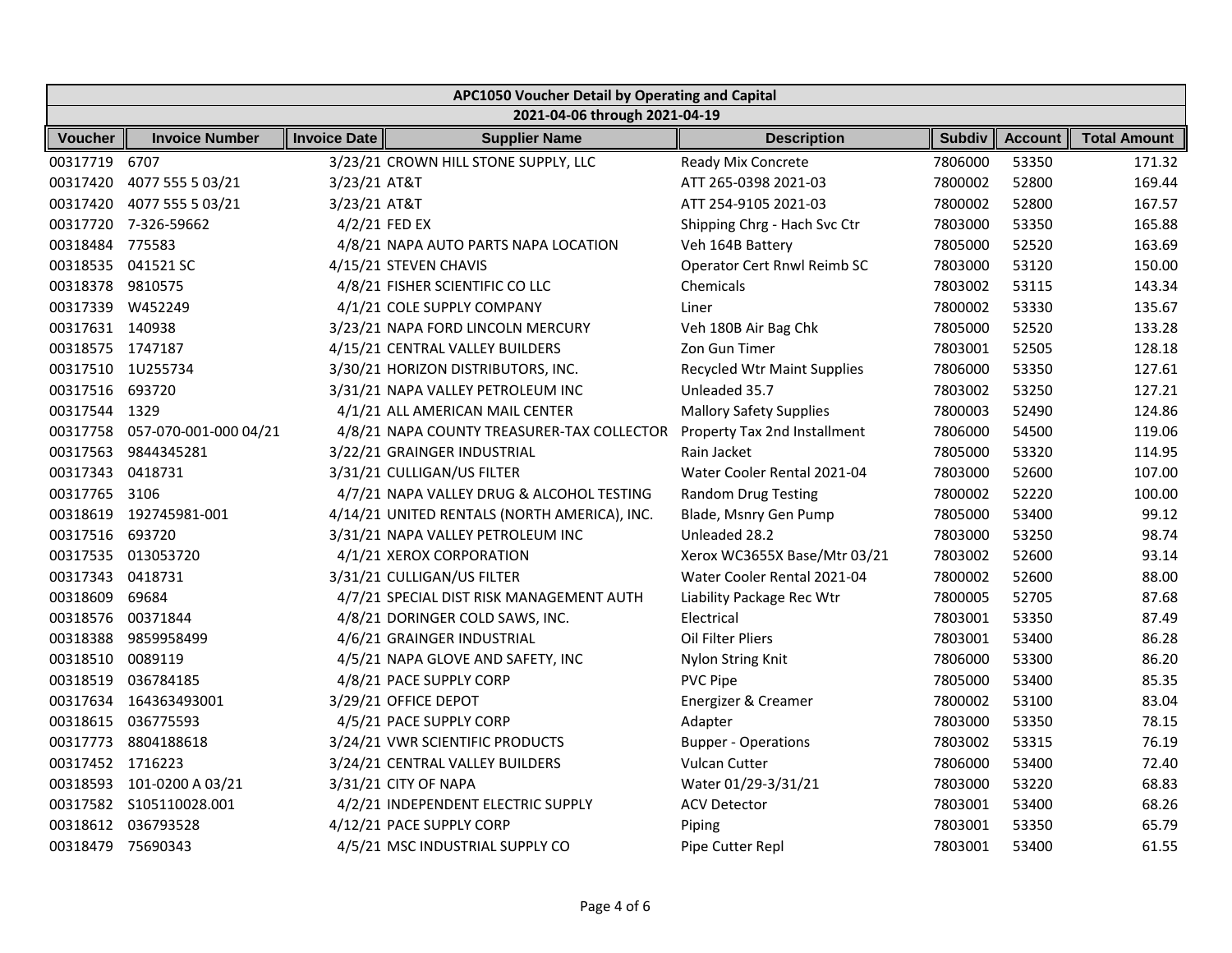|                  | APC1050 Voucher Detail by Operating and Capital |                     |                                                                         |                                |               |                |                     |  |  |
|------------------|-------------------------------------------------|---------------------|-------------------------------------------------------------------------|--------------------------------|---------------|----------------|---------------------|--|--|
|                  | 2021-04-06 through 2021-04-19                   |                     |                                                                         |                                |               |                |                     |  |  |
| Voucher          | <b>Invoice Number</b>                           | <b>Invoice Date</b> | <b>Supplier Name</b>                                                    | <b>Description</b>             | <b>Subdiv</b> | <b>Account</b> | <b>Total Amount</b> |  |  |
| 00317755         | 057-060-007-000 4/21                            |                     | 4/8/21 NAPA COUNTY TREASURER-TAX COLLECTOR Property Tax 2nd Installment |                                | 7806000       | 54500          | 60.23               |  |  |
|                  | 00318581 9860951665                             |                     | 4/7/21 GRAINGER INDUSTRIAL                                              | <b>Filter Roll</b>             | 7803001       | 52505          | 58.27               |  |  |
|                  | 00318582 9860951673                             |                     | 4/7/21 GRAINGER INDUSTRIAL                                              | <b>Filter Roll</b>             | 7803001       | 52505          | 58.27               |  |  |
| 00318523 799946  |                                                 |                     | 4/6/21 POWER INDUSTRIES                                                 | Coupler                        | 7806000       | 53350          | 53.38               |  |  |
|                  | 00317660 8804197588                             |                     | 3/25/21 VWR SCIENTIFIC PRODUCTS                                         | <b>DI H2O</b>                  | 7803002       | 52500          | 52.03               |  |  |
| 00318397 808724  |                                                 |                     | 3/31/21 HUNT & SONS, INC                                                | Unleaded 13.02                 | 7805000       | 53250          | 48.19               |  |  |
| 00317462 1725756 |                                                 |                     | 3/31/21 CENTRAL VALLEY BUILDERS                                         | Piping                         | 7803001       | 53350          | 45.86               |  |  |
| 00317343         | 0418731                                         |                     | 3/31/21 CULLIGAN/US FILTER                                              | Water Cooler Rental 2021-04    | 7805000       | 52600          | 44.00               |  |  |
|                  | 00318604 101-1357 A 3/21                        |                     | 3/31/21 CITY OF NAPA                                                    | Water 01/29-03/31/21           | 7803000       | 53220          | 42.95               |  |  |
|                  | 00031961 CrtNpaSanCty Hlthqst 4/                |                     | 4/14/21 HEALTHQUEST FITNESS                                             | Z08 Npa San Hlthqst            | 7800002       | 21410          | 38.00               |  |  |
|                  | 00318617 900682817                              |                     | 12/1/20 SUEZ WTS SERVICES USA, INC.                                     | DI Rental 2020-12              | 7803002       | 52600          | 36.37               |  |  |
|                  | 00318618 900887966                              |                     | 4/2/21 SUEZ WTS SERVICES USA, INC.                                      | DI Rental 2021-04              | 7803002       | 52600          | 36.37               |  |  |
| 00318624         | 0940463                                         |                     | 3/25/21 UNIFIRST CORPORATION                                            | Uniforms 2021-03-25            | 7803002       | 53300          | 34.76               |  |  |
| 00318625 0941454 |                                                 |                     | 4/1/21 UNIFIRST CORPORATION                                             | Uniforms 2021-04-01            | 7803002       | 53300          | 34.76               |  |  |
|                  | 00031959 Crt Synergy pd 04/16/21                |                     | 4/14/21 ACTIVE WELLNESS LLC                                             | Z08 Npa San Synergy            | 7800002       | 21410          | 33.00               |  |  |
| 00318621 0940470 |                                                 |                     | 3/25/21 UNIFIRST CORPORATION                                            | Janitorial Supplies 2021-03-25 | 7800002       | 53330          | 32.55               |  |  |
| 00318622 0941461 |                                                 |                     | 4/1/21 UNIFIRST CORPORATION                                             | Janitorial Supplies 2021-04-21 | 7800002       | 53330          | 32.55               |  |  |
| 00318623 0942434 |                                                 |                     | 4/8/21 UNIFIRST CORPORATION                                             | Janitorial Supplies 2021-04-08 | 7800002       | 53330          | 32.55               |  |  |
| 00318627 0941456 |                                                 |                     | 4/1/21 UNIFIRST CORPORATION                                             | Uniforms 2021-04-01            | 7806000       | 53300          | 26.93               |  |  |
| 00318626 0940465 |                                                 |                     | 3/25/21 UNIFIRST CORPORATION                                            | Uniforms 2021-03-25            | 7806000       | 53300          | 26.53               |  |  |
|                  | 00317400 002317-000 03/21                       |                     | 3/29/21 CITY OF AMERICAN CANYON                                         | Water 2021-03                  | 7806000       | 53220          | 25.38               |  |  |
| 00317724         | 9857165451                                      |                     | 4/2/21 GRAINGER INDUSTRIAL                                              | Duty Rating Label Rplcmnt      | 7800003       | 53320          | 24.24               |  |  |
|                  | 00317580 S105107428.001                         |                     | 4/1/21 INDEPENDENT ELECTRIC SUPPLY                                      | <b>Telemetry Cable</b>         | 7803001       | 53350          | 21.53               |  |  |
| 00318475 0158207 |                                                 |                     | 3/30/21 MUNICIPAL MAINTENANCE EQUIPMENT                                 | Vaccon Nozzle Repair           | 7805000       | 52500          | 20.53               |  |  |
| 00317455 1724566 |                                                 |                     | 3/30/21 CENTRAL VALLEY BUILDERS                                         | <b>Misc Maint Supplies</b>     | 7806000       | 53350          | 18.73               |  |  |
|                  | 00318374 5057946997                             |                     | 4/7/21 CINTAS FIRST AID AND SAFETY                                      | <b>First Aid Supplies</b>      | 7800003       | 53320          | 15.35               |  |  |
|                  | 00317394 002276-000 03/21                       |                     | 3/29/21 CITY OF AMERICAN CANYON                                         | Water 2021-03                  | 7806000       | 53220          | 15.18               |  |  |
| 00318505         | 001810762                                       |                     | 4/8/21 CITY OF NAPA                                                     | Compost                        | 7806000       | 53360          | 12.93               |  |  |
| 00318525         | 800127                                          |                     | 4/13/21 POWER INDUSTRIES                                                | Fitting                        | 7805000       | 52500          | 12.65               |  |  |
|                  | 00317420 4077 555 5 03/21                       | 3/23/21 AT&T        |                                                                         | Smry Blng Acct Svcs 9607554077 | 7800002       | 52800          | 10.17               |  |  |
| 00318397         | 808724                                          |                     | 3/31/21 HUNT & SONS, INC                                                | Compliance Fee                 | 7800003       | 53250          | 8.00                |  |  |
| 00318486         | 775696                                          |                     | 4/8/21 NAPA AUTO PARTS NAPA LOCATION                                    | Veh 164B Core Deposit          | 7805000       | 52520          | (19.40)             |  |  |
|                  | 00317445 3386103/21                             |                     | 3/23/21 CALIFORNIA WATER ENVIRONMENT ASSOCIA CWEA Virtual Conf Credit   |                                | 7803001       | 52900          | (40.00)             |  |  |
|                  | 00317445 3386103/21                             |                     | 3/23/21 CALIFORNIA WATER ENVIRONMENT ASSOCIA CWEA Virtual Conf Credit   |                                | 7806000       | 52900          | (40.00)             |  |  |